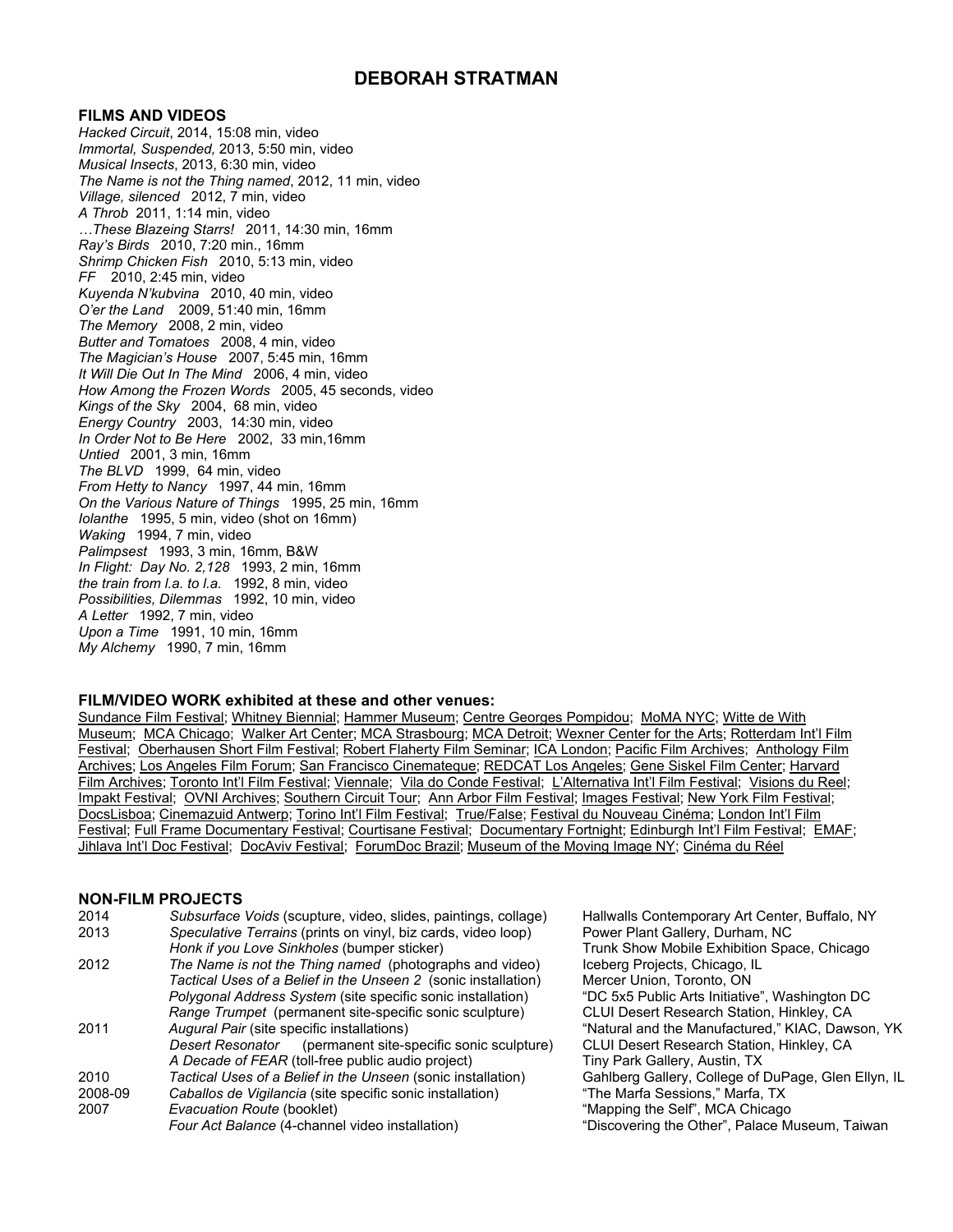#### **NON-FILM PROJECTS - continued**

| 2006 | 99 Concerns (book and C-prints) w/ Jen Hofer<br>Deathworld (C-prints) |
|------|-----------------------------------------------------------------------|
| 2005 | Ahbyezyana (installation) w/ Rob Ray                                  |
| 2004 | $FEAR$ (1-800 # public audio project – part 2)                        |
|      | Best Midwestern (photographic prints)                                 |
|      | Evacuation Route Project (route submission station)                   |
|      | A Great Midwestern (digital prints)                                   |
|      | Living Photographers of Laos (public photo project)                   |
| 2003 | Power/Exchange (radio transmission tower & booklet)                   |
|      | Audio Relay (2 radio pieces)                                          |
| 2002 | 36 People Took A Walk (polaroids & map)                               |
|      | <b>Dispensing With Formalities</b>                                    |
| 2001 | Sirens (audio installation) - 1 <sup>st</sup> Parking Lot Biennale    |
|      | BLVD (installation version) - HKG-ORD                                 |
| 2000 | PARK (migrating booth & booklet)                                      |
|      | Private/Paneled (installation)                                        |
|      | Rivers that Form Borders Between Nations (drawings)                   |
| 1997 | Flight Paths (4-room installation)                                    |
|      |                                                                       |

**High Energy Constructs: Los Angeles, CA** "Ballroom Blitz," James Hotel: Chicago, IL VonZweck Gallery: Chicago, IL Gallery 400; Chicago, IL (and shifting locales) Jen Bekman Gallery; NY, NY **Elaffer Gallery w/ Atopia Projects; Houston, TX Heaven Gallery: Chicago, IL** Luang Prabang, Lao PDR (w/ Photo Archive Group) Wendover, NV (w/ the CLUI) travelling show (w/ Temporary Services) ACME Art Co., Chicago (w/ ausgang) *Dispensing With Formalities* Columbus, OH (w/ Temporary Services) Wells & Polk Sts: Chicago, IL **ParaSite & Betty Rymer: Hong Kong & Chicago** Chicago, IL (w/ Temporary Services) **InnerTown Temporary Gallery: Chicago, IL** The Butcher Shop: Chicago, IL Latvian Musuem of Foreign Art: Riga, LV

## **GRANTS & RESIDENCIES**

Alpert Award in the Arts - Film/Video: 2014 MacDowell Colony (Peterborough, NH): 2014 Wexner Center for the Arts, Post-Production Residencies: 2014, 2013, 2012, 2011, 2010, 2004, 2003, 2001, 1999, 1998 Graham Foundation Production & Presentation Grant, for the project *Subsurface Voids,* 2013 Creative Capital Foundation Grant (Community Supported Artist Awardee): 2012 Hallwalls Contemporary Art Center Artist in Residence Project – HARP (Buffalo, NY): 2012 Klondike Institute of Art & Culture Natural & Manufactured Residency Award: 2011 Mitchell Center for the Arts, Artist Residency: 2011 Center for Land Use Interpretation Hinkley Sound & Space Residency: 2011 Alpert / McDowell Colony Residency Award: 2010 Experimental Sound Studio Residency Awards: 2007, 2001 Illinois Arts Council Artist's Fellowship - Photography: 2007 Wexner Center For the Arts Residency Award: 2006 Illinois Arts Council Artist's Fellowship - Interdisciplinary/Computer Arts: 2005 LEF Foundation Grant: 2003 Guggenheim Fellowship: 2003 Illinois Arts Council Artist's Fellowships - Media Arts: 2002, 2000 Cal Arts Deans Council Grant: 2002 Illinois Arts Council Special Assistance Grants: 2002, 1997, 1995 Center for Land Use Interpretation Wendover Residency: 2001-03 Community Arts Assistance Program (CAAP) Grants: 2001, 2000, 1999 Gunk Foundation Public Art Grant: 2000 Durfee Foundation Chinese Adventure Capital Grant: 2000 Baltic-Nordic Fund: 1996 Fulbright Fellowship - Iceland: 1995-96 The Danish Film Institute Workshop, Production Grant & Post-Production Residency, 1995-96

#### **AWARDS**

Best Short Documentary, Ashland Indpendent Film Festival: *Hacked Circuit*. 2014 Best Sound Design, 52<sup>nd</sup> Ann Arbort Film Festival: Hacked Circuit. 2014 Year in Review Top 50 Projects, AFTA Public Arts Network: *Polygonal Address System*. 2013 Honorable Mention, Belo Horizonte Int'l Short Film Festival, Brazil: *The Name is not the Thing named.* 2013 Special Mention, Les Rencontres Cinématographiques, Cerbère, France: *O'er the Land.* 2011 Special Jury Prize, 50<sup>th</sup> Ann Arbor Film Festival, Ann Arbor, MI: *Ray's Birds.* 2011 Nonfiction Short Filmmaking Honors Nominee, Cinema Eye Honors, NY: *Ray's Birds*. 2011 Outstanding Achievement in Cinematography Nominee, Cinema Eye Honors, NY: *O'er the Land*. 2010 New Vision Award, CPH:DOX International Documentary Film Festival: *O'er the Land*. 2009 Best Feature Documentary, L'Alternativa International Film Festival: *O'er the Land*. 2009 Ken Burns Award for Best of the Festival, 47<sup>th</sup> Ann Arbor Film Festival: O'er the Land. 2009 Best International On Screen (Film) Award, 22<sup>nd</sup> Images Festival: O'er the Land. 2009 Best in Festival Award, Iowa City Documentary Film Festival: *O'er the Land*. 2009 Best Social Commentary, Humboldt Int'l Short Film Festival: *Energy Country*. 2004 Grande Premio Experimental, Vila Do Conde International Short Film Festival: *In Order Not To Be Here*. 2003 Best Experimental Film, Humboldt Int'l Short Film Festival: *In Order Not To Be Here*. 2003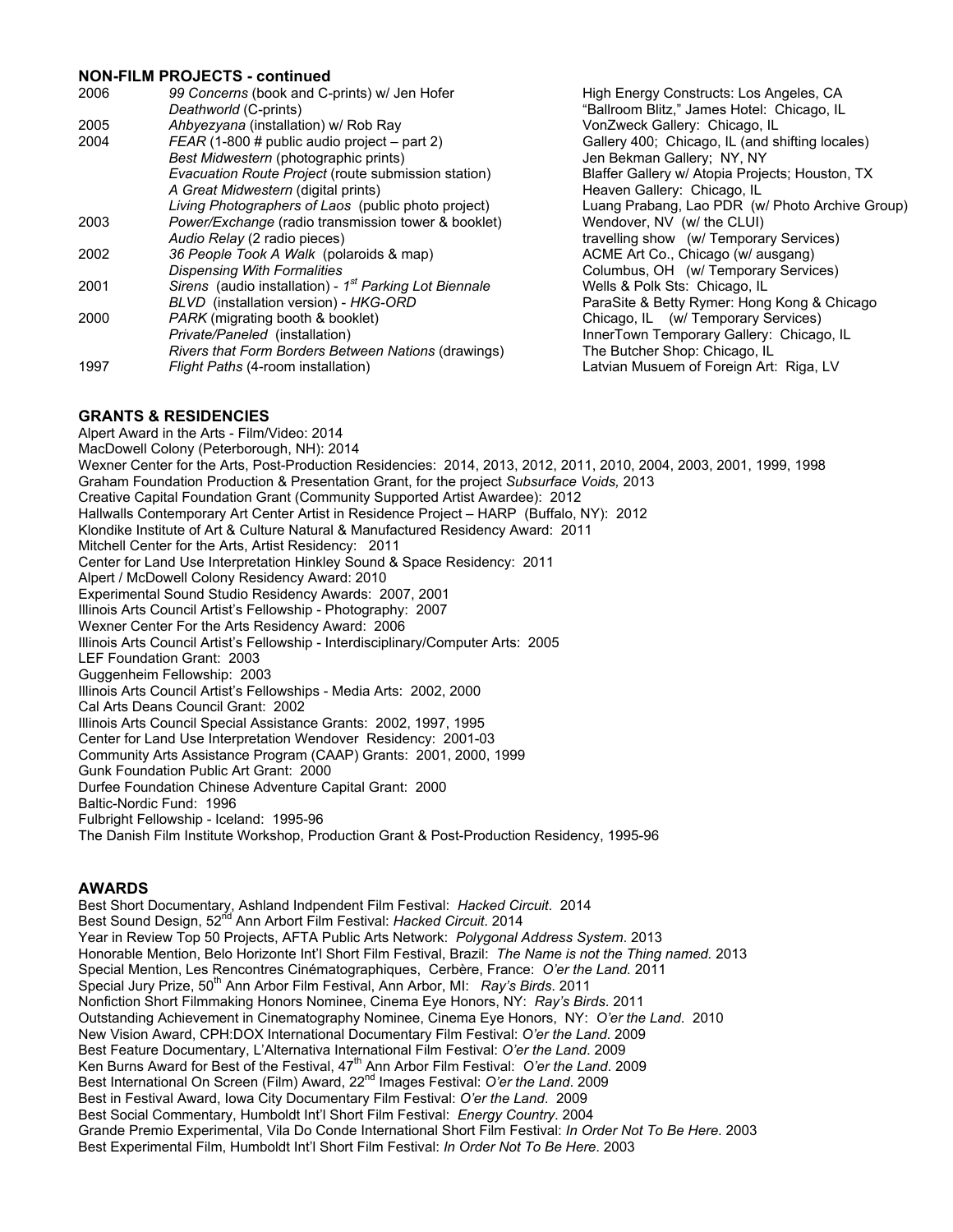#### **AWARDS - continued**

Best Experimental Film & Best Narrative Integrity, 41<sup>st</sup> Ann Arbor Film Festival: *In Order Not To Be Here*. 2003 Honorable Mention, Media City Film Festival: *In Order Not To Be Here*. 2003 Gecko Award: *In Order Not To Be Here*. CinemaTexas Int'l Short Film Festival, 2002 Best Experimental Film, Chicago Underground Film Festival: *In Order Not To Be Here*. 2002 Best of the Festival, THAW Film/Video Festival: *In Order Not To Be Here*, 2002 Best Documentary, Athens International Film/Video Fest: *The BLVD*. 2000 Best Experimental Film, Athens International Film/Video Fest: *From Hetty to Nancy*. 1998 Old Peculiar Award, 34<sup>th</sup> Ann Arbor Film Festival: On the Various Nature of Things. 1996 Best Long Form Music Video, Grammy nominee: *Iolanthe.* 1996

#### **CURATORIAL**

"Things and Their Various Natures," Gallery 400, UIC; film program for *Observer Effect,* 2013 "All Tomorrow's Cities," (w/ Jesse McLean) Gallery 400, UIC; film program for *Global Cities Model Worlds*, 2012 "Semi-Permanent Program," (w/ Jesse McLean ) Gallery 400, UIC; film program for *Archival Impulse*, 2011 "Power: On and Off the Grid," (w/ Daniel Tucker) for the Youtube Assembly series, Homeroom, Chicago, IL, 2011 "Tex Hex Mobile Cinema," Mitchell Center for the Arts w/ Buffalo Bayou Partnership, Houston, TX, 2011 "Recent Chicago Film & Video," Musée d'Art Moderne et Contemporain de Strasbourg, 2004

#### **PRINT**

*The Intruder* – text for *The Extra Earth Analog*, guest edited by Mary Walling Blackburn for *Pastelegram*, 2014 *Deborah Stratman and James Benning* – for *Shifter 20: What We Can Knot,* ed. Metzger & Premnath, 2013 *The Big Time is Where You're At: Questions for Vanessa Renwick* – for *INCITE Journal*, 2013 *Patent No. 2,708,656; E. Fermi et. al. -* drawings for "Shifter19: Proposals", eds. Metzger & Premnath, 2012 *February 16th* - drawings for "The Open Day Book Project," LACE, CA, 2011 *Untitled (Answers and Thoughts) -* text and images for *Millennium Film Journal* NO. 51, 2009 *Evacuation Route*s - artist's book, self published, 2007 *99 Concerns* - artist's book in collaboration with Jen Hofer, self published, 2006 *Objects Designed for Failing Systems* - drawings for "Participatory Autonomy," ed. Rick Gribenas, 2006 *Power/Exchange* - artist's book, self published in collaboration w/ CLUI, 2002 *A Puzzle*, photos & texts for *Whitewalls* "In Frame" issue , 2001

*PARK* - artist's book, self published in collaboration w/ Temporary Services, 2000

#### **GALLERY & MUSEUM TALKS**

| Hallwalls Contemporary Art Center             | Buffalo, NY                                                                                     |
|-----------------------------------------------|-------------------------------------------------------------------------------------------------|
| <b>Power Plant Gallery</b>                    | Durham, NC                                                                                      |
| Skolska 28 Gallery                            | Prague, Czech Republic                                                                          |
| MoMA                                          | New York, NY                                                                                    |
| Mercer Union                                  | Toronto, ON                                                                                     |
| <b>Graham Foundation</b>                      | Chicago, IL                                                                                     |
| Klondike Institute of Arts and Culture        | Dawson City, Yukon Territory                                                                    |
|                                               | Buffalo, NY                                                                                     |
| Mitchell Center for the Arts, Blaffer Gallery | Houston, TX                                                                                     |
| Carpenter Center for the Visual Arts          | Boston, MA                                                                                      |
| Wexner Center for the Arts                    | Columbus, OH                                                                                    |
| <b>Walker Art Center</b>                      | Minneapolis, MN                                                                                 |
| Gahlberg Gallery, McAninch Arts Center        | Glen Ellyn, IL                                                                                  |
| Midwest Society for Acoustic Ecology          | Chicago, IL                                                                                     |
| San Francisco Museum of Modern Art            | San Francisco, CA                                                                               |
| Spaces Gallery                                | Cleveland, OH                                                                                   |
| Media Embassy Gallery                         | Madison, WI                                                                                     |
| Museum of Contemporary Art                    | Chicago, IL                                                                                     |
| The Box Factory for the Arts                  | St. Joseph, MI                                                                                  |
| The Art Institute of Chicago                  | Chicago, IL                                                                                     |
| Museum of Fine Arts                           | Boston, MA                                                                                      |
| Harn Museum of Art                            | Gainsville, FL                                                                                  |
| Yerba Buena Center for the Arts               | San Francisco, CA                                                                               |
|                                               | Buffalo, NY                                                                                     |
|                                               | Buffalo, NY                                                                                     |
| Pacific Film Archives                         | Berkeley, CA                                                                                    |
|                                               | Hallwalls Contemporary Art Center<br>Squeaky Wheel Cinema<br>Hallwalls Contemporary Arts Center |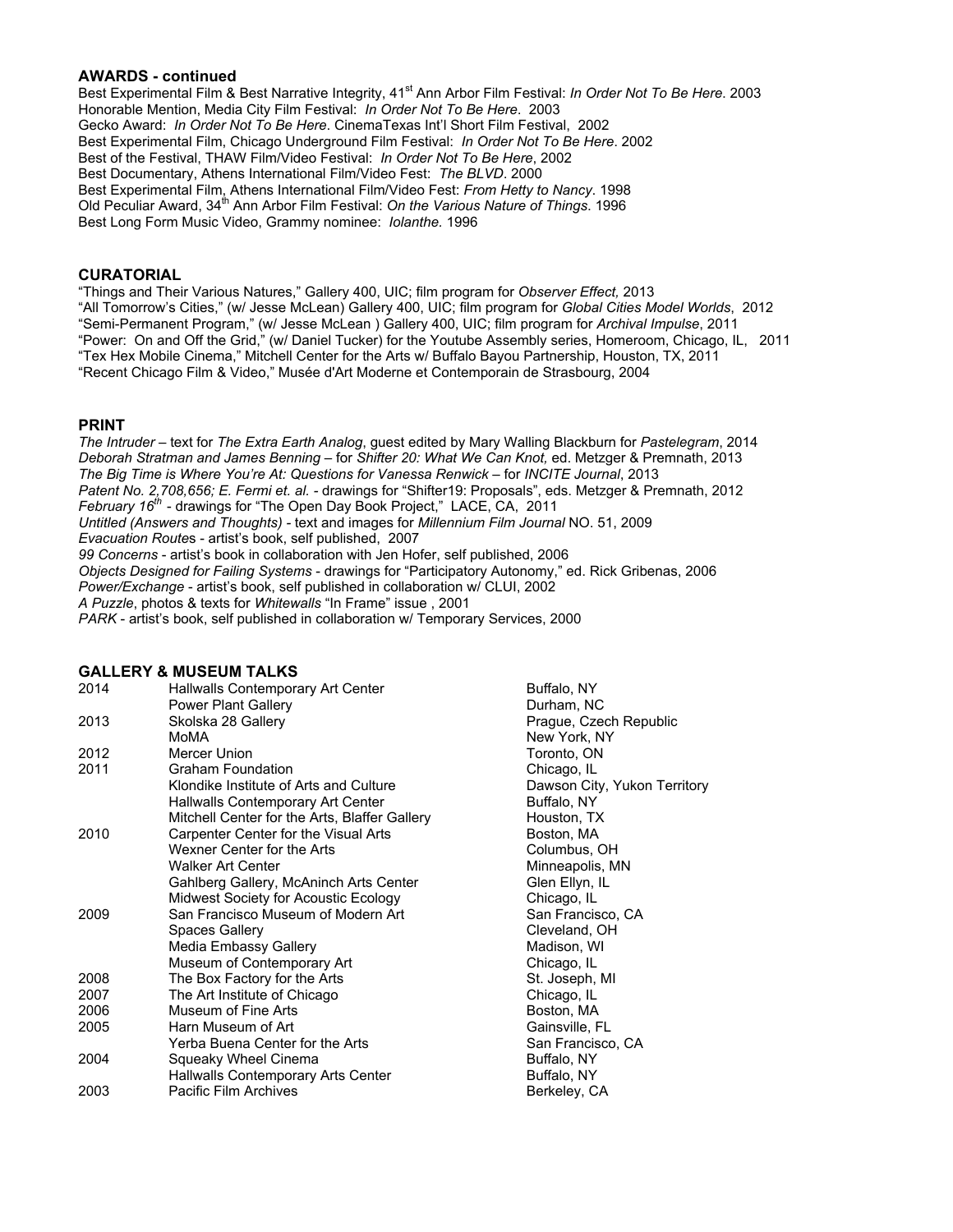#### **MULTI-DAY VISITING ARTIST WORKSHOPS**

| 2014 | "Morality, Power, Sound" – CalArts, School of Film/Video, Valencia, CA                                                                  |
|------|-----------------------------------------------------------------------------------------------------------------------------------------|
|      | 5-day workshop for MFA students                                                                                                         |
| 2013 | "Morality and Power Through the Conduit of Sound" - ForumDoc, Belo Horizonte, Minas Gerais, Brazil<br>5-day workshop and lecture series |
| 2010 | "Habitual Suspects" – Yukon School of Visual Arts, Dawson City, Yukon Territory                                                         |
|      | 2-week workshop for the 6 <sup>th</sup> edition of "Over-the-Wire"                                                                      |
|      | "The Moral Lens" – Witte de With and WORM Filmverkplaats, Rotterdam, The Netherlands                                                    |
|      | 3-day film production and theory workshop                                                                                               |
|      | "Documentary Workshop" – Minneapolis College of Art & Design and Macalester College, Minneapolis, MN                                    |
| 2009 | "Sounds Seeking Bodies" – Cal Arts, School of Film/Video, Valencia, CA                                                                  |
|      | 5-day audio theory workshop for graduate students                                                                                       |
| 2007 | "Planes of Presence: Defining Spaces, Rendering Experience" – Humboldt State University, Arcata, CA                                     |
|      | 2-day audio theory and production workshop for undergraduates                                                                           |

## **VISITING ARTIST LECTURES, SCREENINGS, STUDIO VISITS & CRITIQUES**<br>2014 **Maxway Lipiyersity of Massachusets**

| 2014 | University of Massachusets                          | Boston, MA                  |
|------|-----------------------------------------------------|-----------------------------|
|      | Duke University<br>Cal Arts                         | Durham, NC<br>Valencia, C/  |
|      |                                                     |                             |
| 2013 | University of California Santa Cruz                 | Santa Cruz,                 |
|      | <b>CAC Bolt Residency</b><br><b>Pratt Institute</b> | Chicago, IL<br>Brookyln, N' |
|      | <b>Union Docs</b>                                   |                             |
|      | <b>Drew University</b>                              | Brooklyn, N'                |
|      | NYU - Media, Culture & Communication                | Madison, NJ<br>New York, N  |
|      | SVA - Art Criticism & Writing                       | New York, N                 |
|      | Land Arts Field Guest (Texas Tech, Lubbock)         | Wendover, l                 |
|      | Film and TV School of Academy of Performing Arts    | Prague, Cze                 |
| 2012 | Duke University                                     | Durham, NC                  |
|      | Teacher Institute in Contemporary Art, SAIC         | Chicago, IL                 |
|      | University of Texas at Austin                       | Austin, TX                  |
|      | School of the Art Institute of Chicago              | Chicago, IL                 |
| 2011 | Vanderbilt University                               | Nashville, Tl               |
|      | <b>Portland State University</b>                    | Portland, OF                |
|      | Northwest Film Center School of Film                | Portland, OF                |
|      | Evergreen State College                             | Olympia, W                  |
|      | Yukon School of Visual Arts (SOVA)                  | Dawson City                 |
|      | <b>Syracuse University</b>                          | Syracuse, N                 |
|      | <b>Cornell University</b>                           | Ithaca, NY                  |
|      | <b>Binghamton University, SUNY</b>                  | Binghamton                  |
|      | Purchase College, SUNY                              | Purchase, N                 |
|      | <b>Bard College</b>                                 | Annandale-o                 |
|      | University of Houston                               | Houston, TX                 |
| 2010 | Sensory Ethnography Lab, Harvard University         | Boston, MA                  |
|      | School of the Museum of Fine Arts                   | Boston, MA                  |
|      | <b>Connecticut College</b>                          | New Londor                  |
|      | Minneapolis College of Art & Design                 | Minneapolis                 |
|      | University of Illinois                              | Urbana-Cha                  |
| 2009 | NYU Tisch School of the Arts                        | New York, N                 |
|      | University of Arizona                               | Tucson, AZ                  |
|      | Northwestern University                             | Evanston, IL                |
|      | Cal Arts                                            | Valencia, C/                |
|      | Ox-bow School of Art (5 days)                       | Saugatuck,                  |
|      | University of San Francisco                         | San Francis                 |
|      | University of Colorado                              | Boulder, CO                 |
|      | University of Illinois                              | Champaign,                  |
|      | Oberlin College                                     | Oberlin, OH                 |
| 2008 | University of Iowa                                  | lowa City, IA               |
|      | School of the Art Institute of Chicago              | Chicago, IL                 |
| 2007 | University of Michigan                              | Ann Arbor, N                |
|      | <b>Humboldt State University</b>                    | Arcata, CA                  |
|      | University of Cincinnati                            | Cincinnati, C               |
| 2006 | Mass Art Film Society<br><b>Emerson University</b>  | Boston, MA                  |
|      | School of the Museum of Fine Arts                   | Boston, MA                  |
|      | Penn State York                                     | Boston, MA<br>York, PA      |
|      |                                                     |                             |

Durham, NC Valencia, CA Santa Cruz, CA Chicago, IL Brookyln, NY Brooklyn, NY Madison, NJ New York, NY New York, NY Wendover, UT Praque, Czech Republic Durham, NC Chicago, IL Austin, TX Chicago, IL Nashville, TN Portland, OR Portland, OR Olympia, WA Dawson City, Yukon Territory Syracuse, NY Ithaca, NY Binghamton, NY Purchase, NY Annandale-on-Hudson, NY Houston, TX Boston, MA Boston, MA New London, CT Minneapolis, MN Urbana-Champaign, IL New York, NY Tucson, AZ Evanston, IL Valencia, CA Saugatuck, MI San Francisco, CA Boulder, CO Champaign, IL Oberlin, OH Iowa City, IA Chicago, IL Ann Arbor, MI Arcata, CA Cincinnati, OH Boston, MA Boston, MA Boston, MA